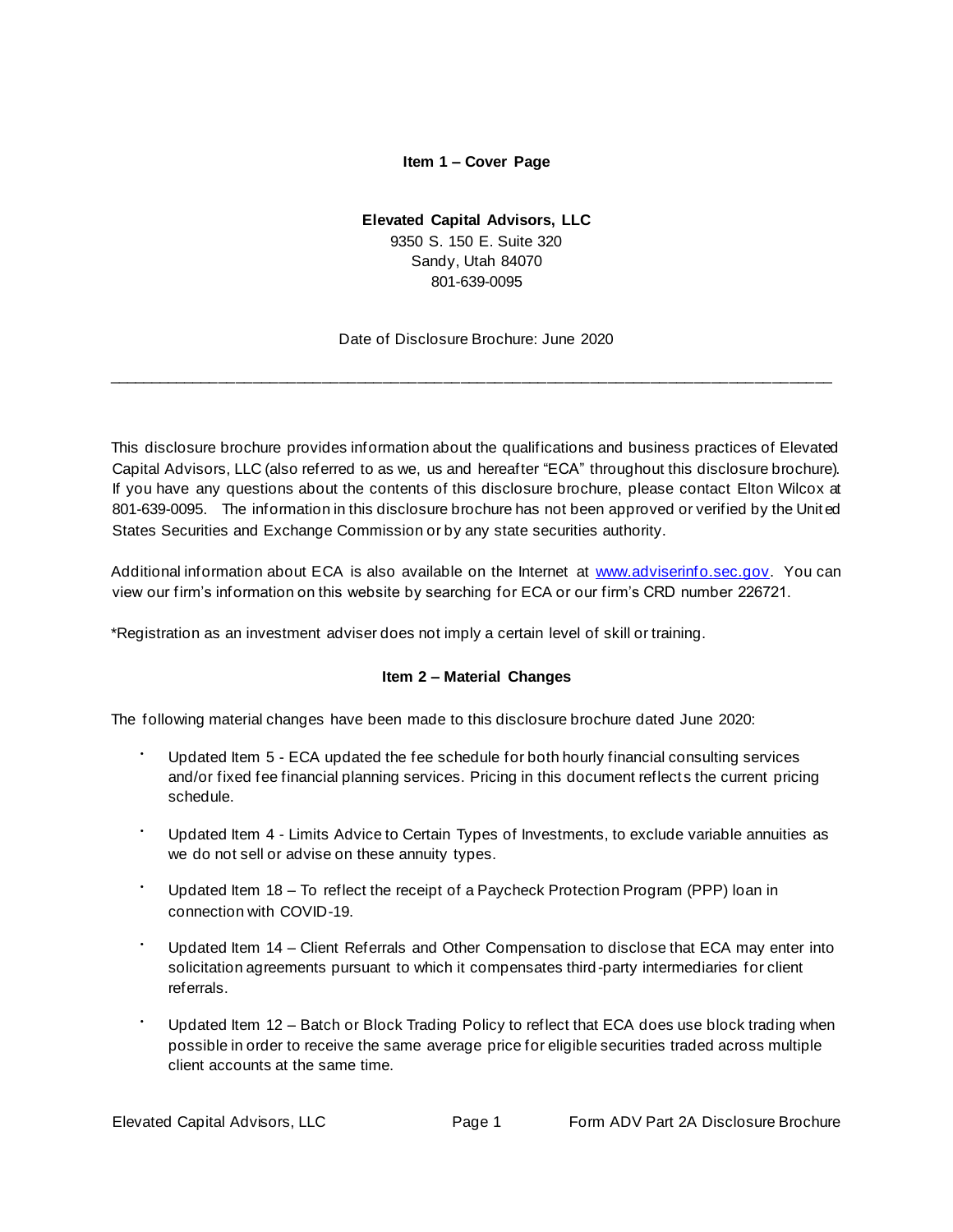We will ensure that you receive a summary of any material changes to this and subsequent disclosure brochures within 90 days after our firm's fiscal year ends. Our firm's fiscal year ends on December 31, so you will receive the summary of material changes no later than March 30 each year. At that time, we will also offer or provide a copy of the most current disclosure brochure. We may also provide other ongoing disclosure information about material changes as necessary.

### **Item 3 – Table of Contents**

<span id="page-1-0"></span>

| Item 11 - Code of Ethics, Participation in Client Transactions and Personal Trading  13 |  |
|-----------------------------------------------------------------------------------------|--|
|                                                                                         |  |
|                                                                                         |  |
|                                                                                         |  |
|                                                                                         |  |
|                                                                                         |  |
|                                                                                         |  |
|                                                                                         |  |
|                                                                                         |  |
|                                                                                         |  |
|                                                                                         |  |
|                                                                                         |  |
|                                                                                         |  |
|                                                                                         |  |
|                                                                                         |  |
|                                                                                         |  |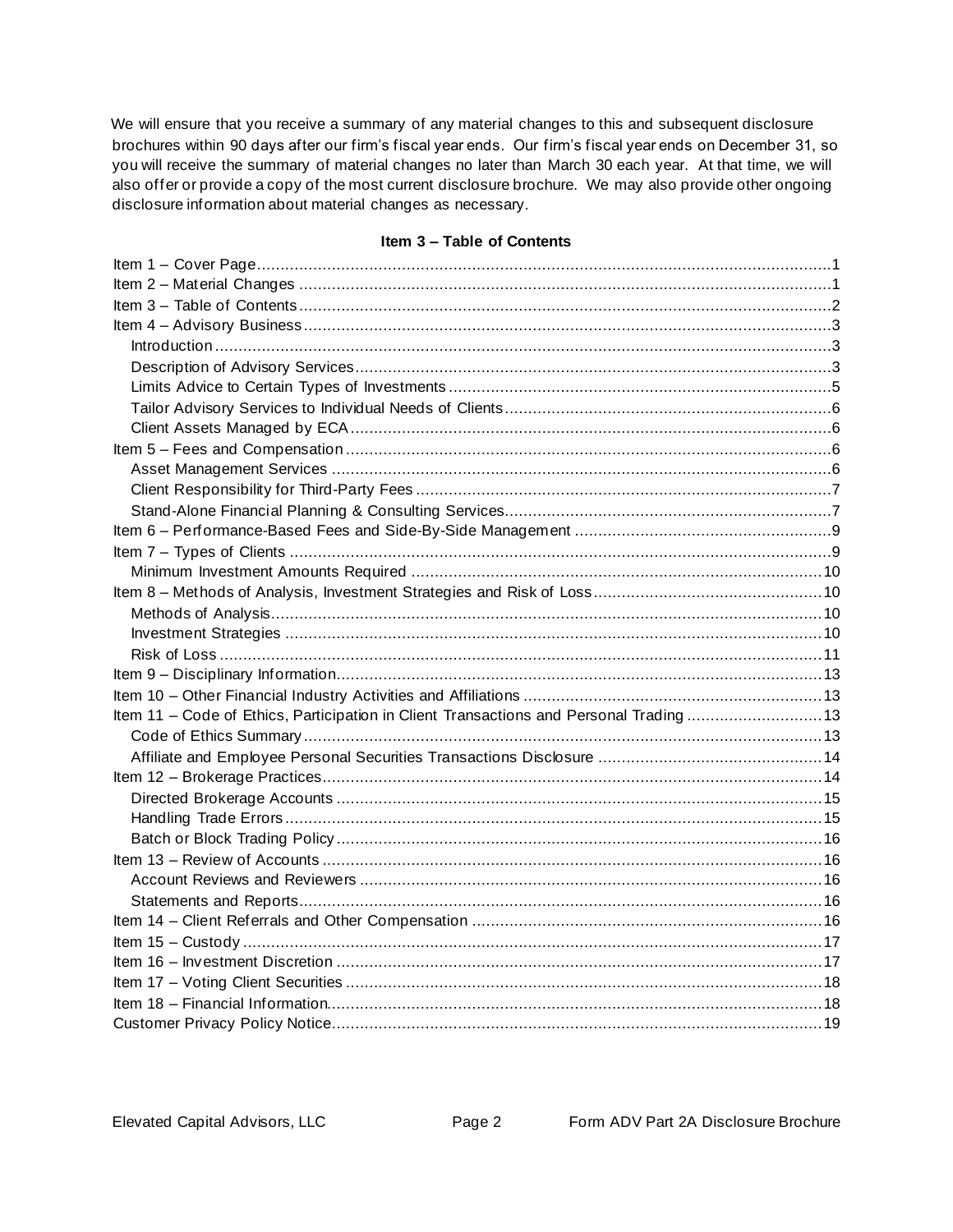### **Item 4 – Advisory Business**

<span id="page-2-0"></span>ECA is an investment adviser registered with the SEC under The Investment Advisor Act of 1940, and is a limited liability company (LLC) formed under the laws of the State of Utah.

The Firm was formed in June 2015 and became SEC Registered in August 2017. The Principal Owners of the firm are SPL Financial, Inc. and Global Plains. Sean Lee, Managing Member, owns SPL Financial. Scott Dougan, Managing Member, owns Global Plains.

### <span id="page-2-1"></span>*Introduction*

The investment advisory services of ECA are provided to you through an appropriately licensed and qualified individual who is an investment adviser representative of ECA (referred to as "your investment adviser representative" throughout this brochure).

Your investment adviser representative is limited to providing the services and charging investment advisory fees in accordance with the descriptions detailed in this brochure.

### <span id="page-2-2"></span>*Description of Advisory Services*

The following are descriptions of the primary advisory services of fered through ECA. Please understand that a written agreement, which details the exact terms of service, must be signed by you and an affiliated investment adviser representative of ECA before we can provide you the services described below.

**Asset Management Services –** ECA offers asset management services, which involves ECA providing you with continuous and ongoing supervision over your specified accounts which will be reviewed no less than annually. Please note, that although accounts are reviewed at least once annually, investment adviser representatives can review accounts more frequently if desired by the client; however, your account may not be supervised on a daily basis.

You must appoint our firm as your investment adviser of record on specified accounts (collectively, the "Account"). The Account consists only of separate account(s) held by qualified custodian(s) under your name. The qualified custodians maintain physical custody of all funds and securities of the Account, and the client retains all rights of ownership (e.g., right to withdraw securities or cash, exercise or delegate proxy voting and receive transaction confirmations and other relevant documents) of the Account.

The Account is managed by us based on your financial situation, investment objectives and risk tolerance. We actively monitor the Account and provide advice regarding buying, selling, reinvesting or holding securities, cash or other investments of the Account on a discretionary or non-discretionary basis as agreed upon with the client.

We will need to obtain certain information from each client to determine their financial situation and investment objectives. Clients will be responsible for notifying us of any updates regarding their financial situation, risk tolerance or investment objective and whether you wish to impose or modify existing investment restrictions; however, your investment adviser representative will contact each client at least annually to discuss any changes or updates regarding their financial situation, risk tolerance or investment objectives. We are always reasonably available to consult with clients regarding the status of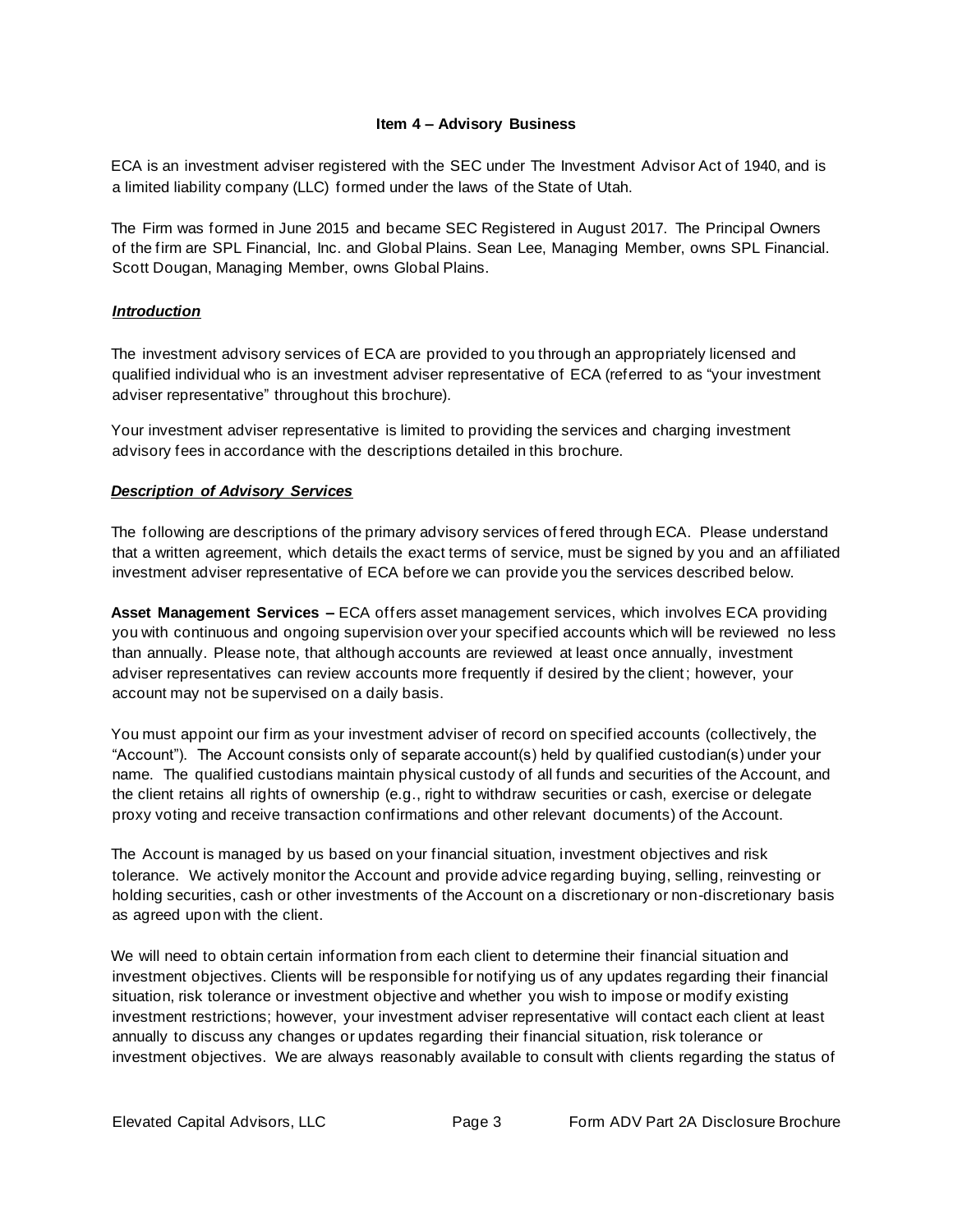their Account. Clients have the ability to impose reasonable restrictions on the management of their accounts, including the ability to instruct us not to purchase certain securities.

It is important that each client understands that we manage investments for other clients and may give them advice or take actions for them or for our personal accounts that is different from the advice we provide to you or actions taken for you. We are not obligated to buy, sell or recommend to you any security or other investment that we may buy, sell or recommend for any other clients or for our own accounts.

Conflicts may arise in the allocation of investment opportunities among accounts that we manage. We strive to allocate investment opportunities believed to be appropriate for client account(s) and other accounts advised by our firm among such accounts equitably and consistent with the best interests of all accounts involved. However, there can be no assurance that a particular investment opportunity that comes to our attention will be allocated in any particular manner. If we obtain material, non-public information about a security or its issuer that we may not lawfully use or disclose, we have absolutely no obligation to disclose the information to any client or use it for any client's benefit.

ECA may provide recommendations to clients to utilize one or more specific sub-adviser(s) (individually "Sub-Adviser" and collectively "Sub-Advisers"). ECA will conduct due diligence of any recommended Sub-Adviser and monitor the performance of Sub-Adviser with respect to the Sub-Advisor's management of the designated assets of Account relative to appropriate peers and/or benchmarks. ECA will be available to answer questions clients may have regarding any portion of client's Account managed by a Sub-Adviser and will act as the communication conduit between clients and the Sub-Adviser. The recommendation of Sub-Advisers, or other products and funds, may be done on a discretionary or nondiscretionary basis with the specific terms outlined in the Advisory Agreement. When a client authorizes ECA to have the ability to select Sub-Advisers or other products and funds on a discretionary basis, ECA will have the authority to select and terminate Sub-Advisers, products or funds without the client's specific approval. A complete description of the Sub-Adviser's services, practices and fees will be disclosed in the Sub-Adviser's Form ADV Part 2A that will be provided to clients.

**Stand-alone Financial Planning Services –** ECA, through its affiliated investment adviser representatives, offers stand-alone financial planning services, which involve preparing a written financial plan covering specific or multiple points. We provide full written financial plans, which typically address the following topics:

- Retirement Planning,
- Insurance Planning,
- College Funding,
- Estate Planning,
- Asset Allocation,
- Tax Reduction Strategies, and
- Investment Planning.

When providing stand-alone financial planning services, the role of your investment adviser representative is to find ways to help you understand your overall financial situation and help you set financial objectives. We also provide modular written financial plans which only cover those specific areas of concern mutually agreed upon by you and us. A modular written financial plan is limited or segmented and does not involve the creation of a full written financial plan. You should be aware that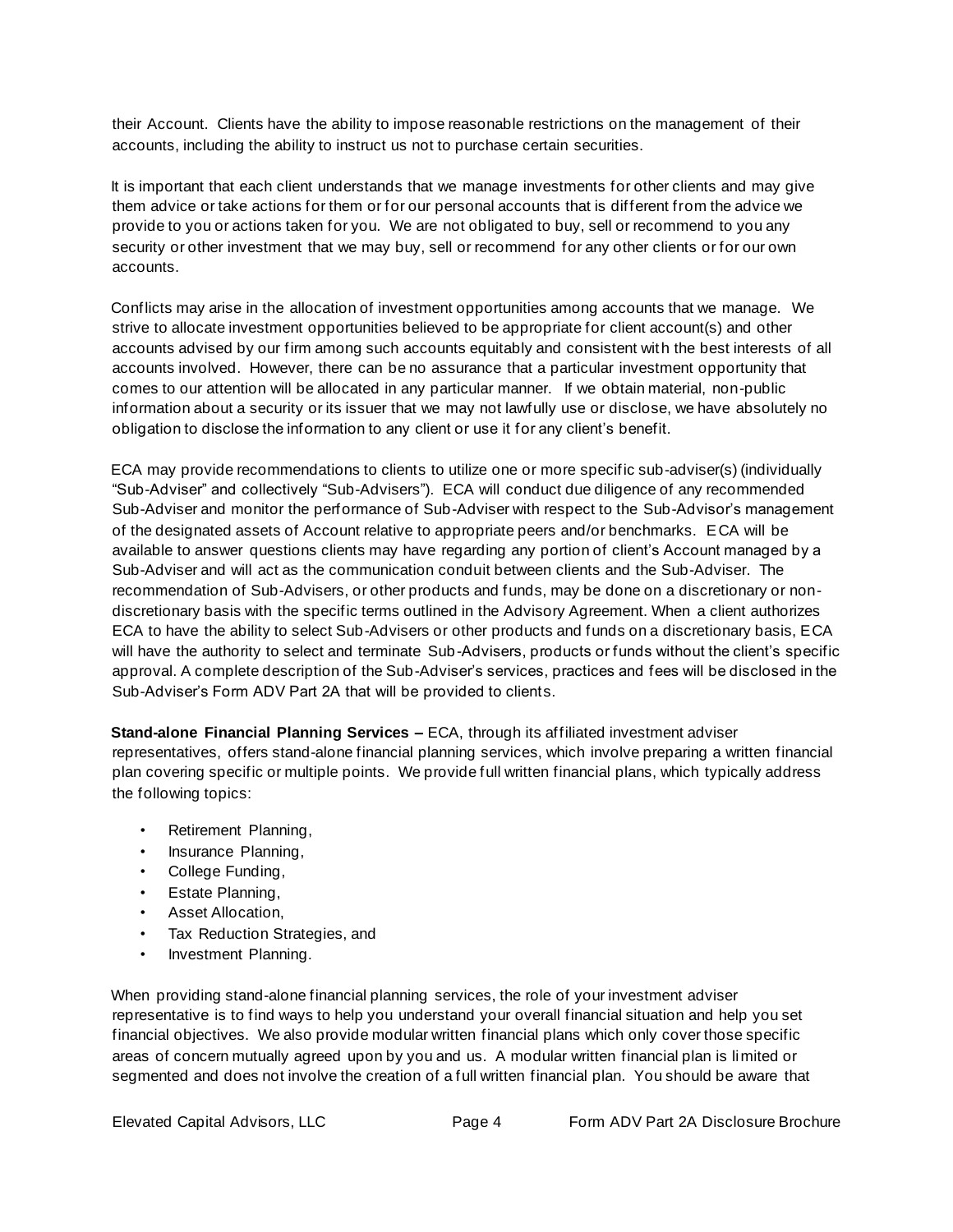there are important issues that may not be taken into consideration when your investment adviser representative develops his or her analysis and recommendations under a modular written financial plan. Written financial plans prepared by us do not include specific recommendations of individual securities.

Our Stand-alone financial planning services do not involve implementing any transaction on your behalf or the active and ongoing monitoring or management of your investments or accounts. You have the sole responsibility for determining whether to implement our stand-alone financial planning recommendations. To the extent that you would like to implement any of our investment recommendations through ECA or retain ECA to actively monitor and manage your investments, you must execute a separate written agreement with ECA for our asset management services.

### *Newsletters*

ECA occasionally prepares general, educational and informational newsletters. Newsletters are always offered on an impersonal basis and do not focus on the needs of a specific individual or client.

**Educational Seminars –** ECA, through its affiliated investment adviser representatives, hosts informational public seminars that cover general financial and investment topics. Seminars are hosted by an affiliated investment adviser representative of ECA and no fees are charged to attend these Seminars.

### *No Participation in Wrap Fee Programs*

A wrap-fee program is defined as any advisory program under which a specified fee or fees not based directly upon transactions in a client's account is charged for investment advisory services (which may include asset management and/or advice concerning the selection of other investment advisers) and the execution of client transactions. ECA does not sponsor or participate in wrap-fee programs. All of our services are provided on a non-wrap fee basis which means fees and expenses for execution of client transactions charged by the client's broker/dealer (custodian) are billed directly to the client's account separately from our advisory fees.

#### <span id="page-4-0"></span>*Limits Advice to Certain Types of Investments*

Elevated Capital Advisors provides investment advice on the following types of investments:

- Mutual Funds
- Exchange Traded Funds (ETFs)
- Exchange-listed Securities
- Securities Traded Over-the-Counter
- Corporate Debt Securities
- Commercial Paper
- Certificates of Deposit
- Municipal Securities
- US Government Securities

Although we generally provide advice only on the products previously listed, we reserve the right to offer advice on any investment product that may be suitable for each client's specific circumstances, needs, goals and objectives.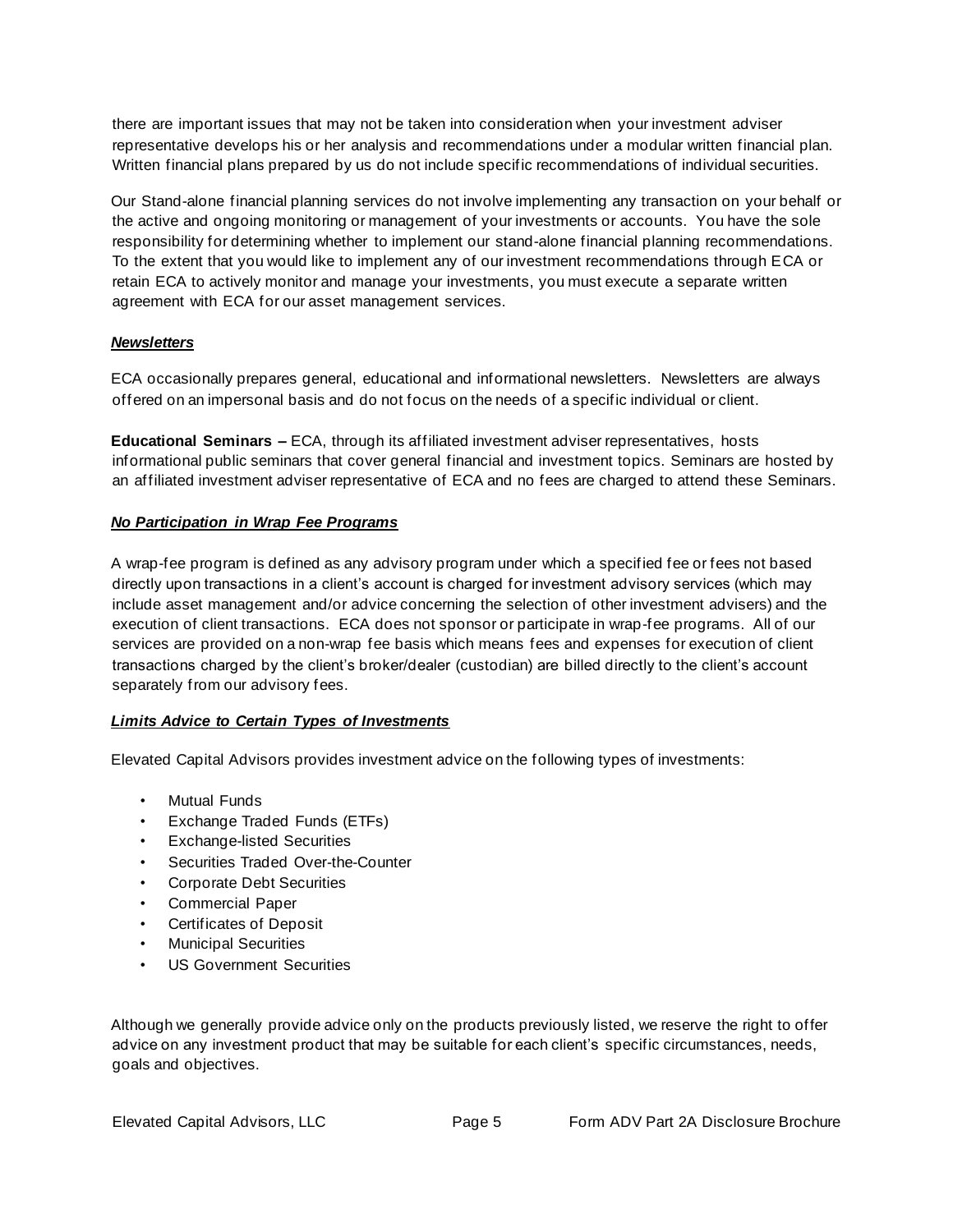It is not our typical investment strategy to attempt to time the market, but we may increase cash holdings modestly as deemed appropriate based on your risk tolerance and our expectations of market behavior. We may modify our investment strategy to accommodate special situations such as low basis stock, stock options, legacy holdings, inheritances, closely held businesses, collectibles, or special tax situations.

*(Please refer to Item 8 – Methods of Analysis, Investment Strategies and Risk of Loss for more information.)* 

### <span id="page-5-0"></span>*Tailor Advisory Services to Individual Needs of Clients*

ECA's advisory services are always provided based on your individual needs. ECA investment adviser representatives work with you on a one-on-one basis through interviews and questionnaires to determine your investment objectives and suitability information.

We will not enter into an investment adviser relationship with a prospective client whose investment objectives may be considered incompatible with our investment philosophy or strategies or where the prospective client seeks to impose unduly restrictive investment guidelines.

#### <span id="page-5-1"></span>*Client Assets Managed by ECA*

<span id="page-5-2"></span>The amount of assets managed by ECA totaled \$225,235,469 as of Dec 31, 2019.

### **Item 5 – Fees and Compensation**

In addition to the information provided in *Item 4 – Advisory Business*, this section provides additional details regarding our firm's services along with descriptions of fees and compensation arrangements. It should be noted that lower fees for comparable services may be available from other sources. The exact fees and other terms will be outlined in the agreement between you and your investment adviser representative.

#### <span id="page-5-3"></span>*Asset Management Services*

Clients who engage ECA to provide discretionary and/or non-discretionary investment advisory services will incur advisory fees, inclusive of all third-party money manager/Sub Advisor fees, that may not exceed 2.25% of the total assets placed under ECA's management.

Fees charged for our asset management services are negotiable based on the investment adviser representative providing the services, the type of client, the complexity of the client's situation, the composition of the client's account (i.e., equities versus mutual funds), the potential for additional account deposits, the relationship of the client with the investment adviser representative, and the total amount of assets under management for the client.

#### *Payment of Asset Management Fees*

Fees are directly withdrawn from a client's account on a quarterly basis. Fees charged for our asset management services are charged based on a percentage of assets under management, billed in advance (at the start of the billing period) on a quarterly calendar basis and calculated based on the fair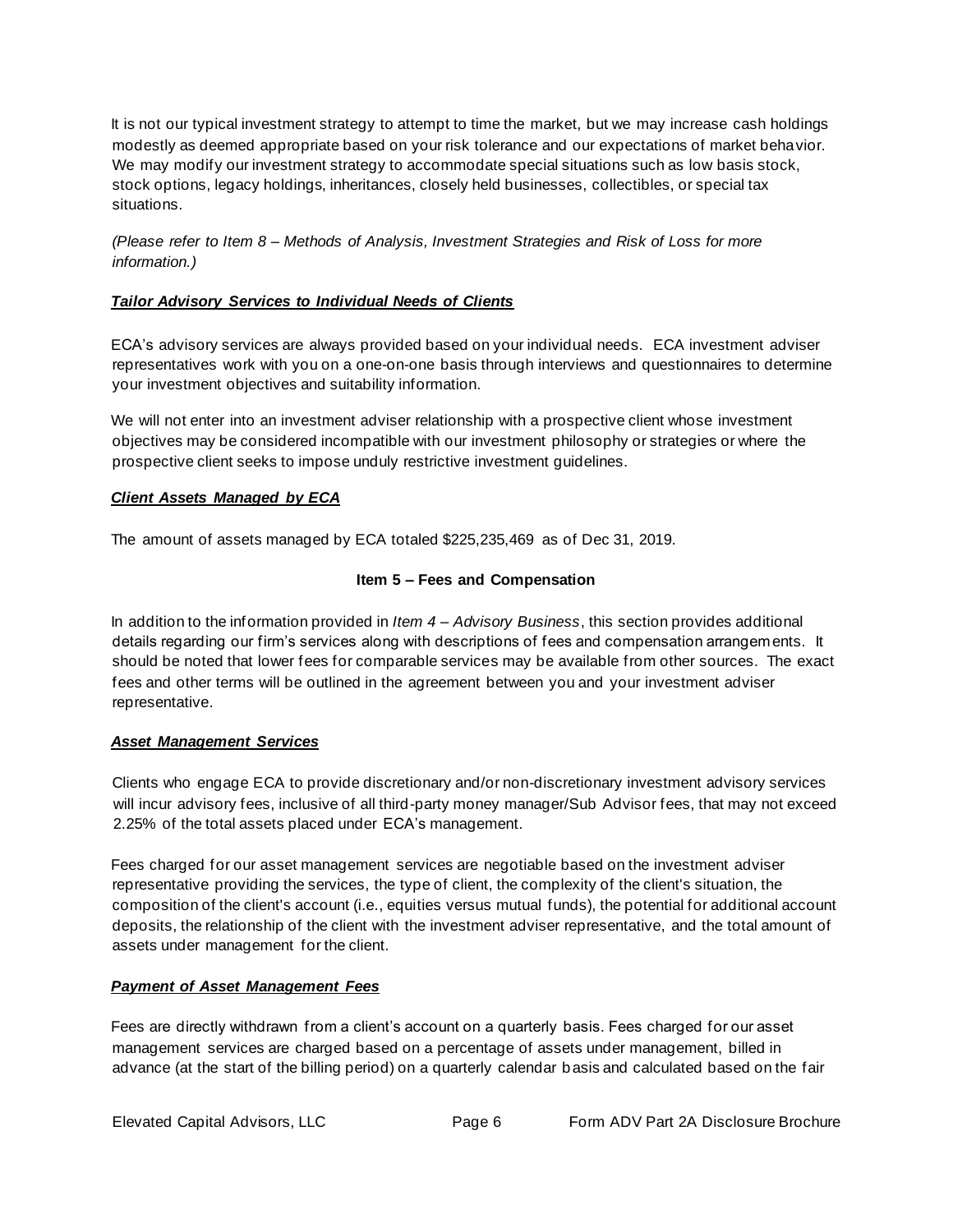market value of your account as of the last business day of the current billing period. Fees are prorated (based on the number of days service is provided during the initial billing period) for your account opened at any time other than the beginning of the billing period. If asset management services are commenced in the middle of the billing period, then the prorated fee for that billing period is based on the value of the Account when services commence.

The asset management services continue in effect until terminated by either party providing notice of termination to the other party. Upon termination of the asset management services, any prepaid fee that remains unearned will be refunded to the client.

Clients will pay advisory fees automatically from the assets held in their account/s at the beginning of each quarter. At any time, clients can request a billing notice detailing the formula used to calculate the fee, the assets under management and the time period covered.

### <span id="page-6-0"></span>*Client Responsibility for Third-Party Fees*

In addition to the advisory fees paid to ECA, clients may also incur certain charges imposed by other third parties, such as broker-dealers (custodian), trust companies, banks and other financial institutions. These additional charges may include securities brokerage commissions, transaction fees, custodial fees, management and performance fees charged by the Independent Managers, margin costs, charges imposed directly by a mutual fund or ETF in a client's account, as disclosed in the fund's prospectus (e.g., fund management fees and other fund expenses), deferred sales charges, odd -lot differentials, transfer taxes, wire transfer and electronic fund fees, and other fees and taxes on brokerage accounts and securities transactions.

#### <span id="page-6-1"></span>*Stand-Alone Financial Planning & Consulting Services*

Fees charged for our stand-alone financial planning services are negotiable based upon the type of client, the services requested and the complexity of the client's situation. The following are the fee arrangements available for stand-alone financial planning services offered by ECA.

ECA provides stand-alone written financial planning services under a fixed fee arrangement. A mutually agreed upon fixed fee is charged for stand-alone financial planning services under this arrangement. There is a range in the amount of the fixed fee charged by ECA for financial planning services. The minimum fixed fee is generally \$1,500.00 and the maximum fixed fee is generally no more than \$10,000.00. For example, we typically charge \$1,500 to clients seeking modular financial plans with fewer topics covered. For clients wanting more robust stand-alone financial plans covering multiple topics our standard charge is \$10,000.00.

The amount of the fixed fee for your engagement is specified in your stand-alone Financial Planning Agreement with ECA. Generally, ECA requires clients to pay in advance 50% of the fixed fee at the time an agreement is executed with ECA; however, at no time will ECA require payment of more than \$500 in fees more than six months in advance. The remaining fee is due upon completion of the financial planning services.

Services may also be billed on an hourly basis. Most often, hourly fees are assessed after initial standalone planning services are complete and the initial fixed fee is earned. When providing services on an hourly basis, our investment advisor representatives bill at a rate between \$150 and \$500 per hour. Before commencing stand-alone financial planning services on an hourly-fee basis, ECA provides an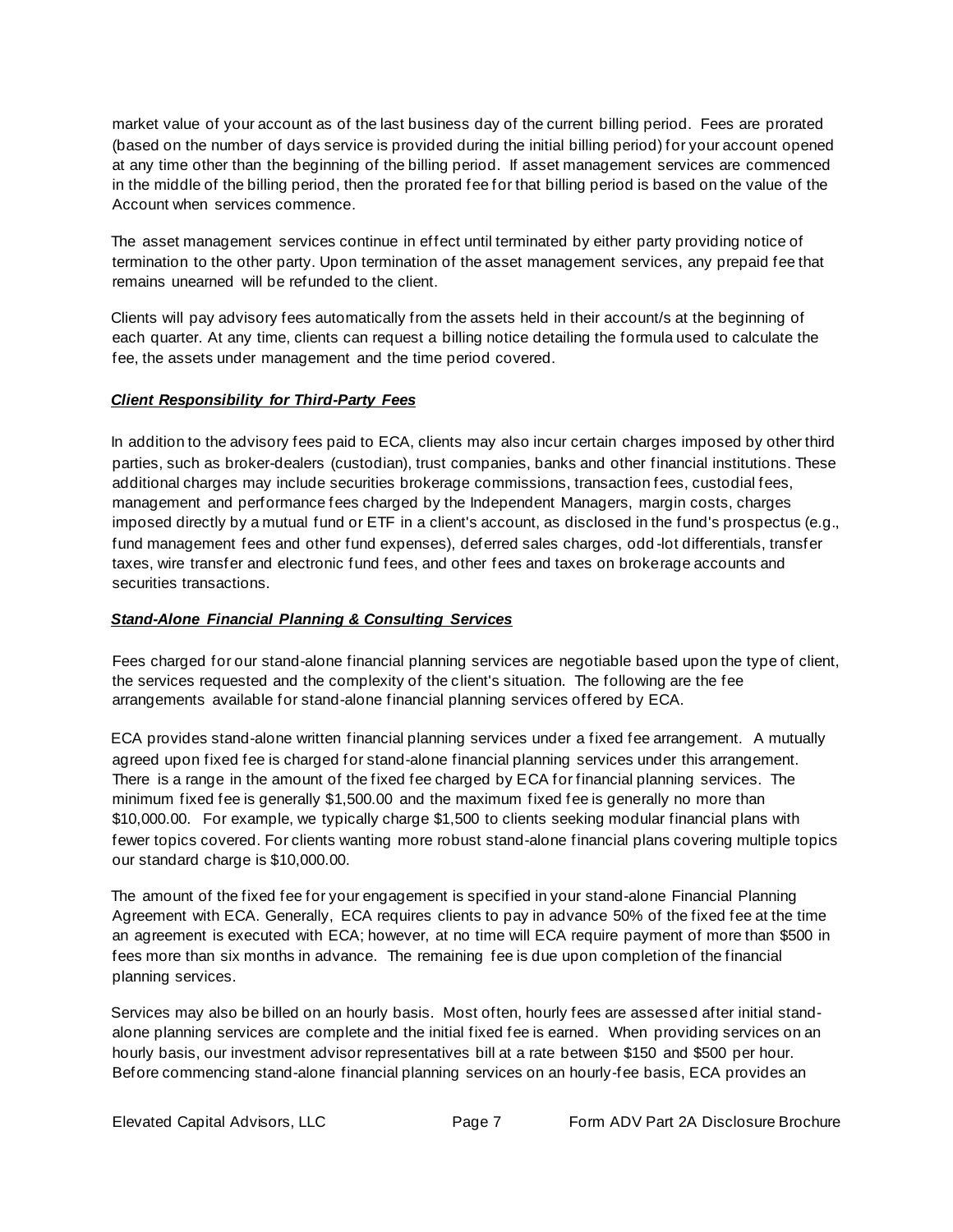estimate of the approximate hours needed to complete the requested stand-alone financial planning services including the agreed upon hourly rate. If ECA anticipates exceeding the estimated number of hours required, your investment adviser representative will contact you to receive authorization to provide additional services. The standard billing dates and events of ECA are the following: (1) the first business day of each month; (2) the date or thereafter that ECA substantially provides the agreed upon services; and (3) the date the engagement is terminated by either the client or ECA. Upon presentment of the invoice to you, you are required to pay ECA immediately any outstanding balance of hourly fees due.

The stand-alone financial planning services terminate thirty (30) days following the delivery of the written financial plan or either the client or ECA providing the other party with written notice.

Clients may terminate the stand-alone financial planning services within five (5) business days of entering into an agreement with ECA without penalty or fees due. If you terminate stand-alone financial planning services after five (5) business days of entering into an agreement, you will be responsible for immediate payment of any financial planning services performed by ECA prior to the receipt of your notice. For stand-alone financial planning services performed by ECA under an hourly arrangement, you will pay ECA for any hourly fees incurred at the rates described above. For stand-alone financial planning services performed by ECA under a fixed fee arrangement, you will pay ECA a pro-rated fixed fee equivalent to the percentage of work completed by ECA as determined by ECA. In the event that there is a remaining balance of any fees paid in advance after the deduction of fees from the final invoice, those remaining proceeds will be refunded by ECA to the client.

Clients may pay fees owed for stand-alone financial planning services by submitting payment directly (for example, by check).

You should notify ECA within ten (10) days of receipt of an invoice if you have questions about or dispute any billing entry.

All fees paid to ECA for stand-alone financial planning services are separate and distinct from the commissions charged by a broker-dealer or asset management fees charged by an investment adviser to implement such recommendations.

Stand-alone financial planning fees paid to ECA for financial planning services are separate and distinct from the commissions, fees and expenses charged by insurance companies associated with any disability insurance, life insurance and annuities subsequently acquired by you. If you sell or liquidate certain existing securities positions to acquire any insurance or annuity, you may also pay a commission and/or deferred sales charges in addition to the stand-alone financial planning and consulting fees paid to ECA and any commissions, fees and expenses charged by the insurance company for subsequently acquired insurance and/or annuities. If you purchase insurance or annuities through affiliated investment adviser representatives in their separate capacity as an insurance agent, the investment adviser representative will receive a commission for selling such products. Please see Items 10 and Item 14 for more information.

#### *Third-Party Money Managers*

Third-party managers generally have account minimum requirements that will vary among managers, based on several factors determined by them. Account minimums are generally higher on fixed income accounts than on equity-based accounts. A complete description of the third-party money manager's services and fee schedules will be disclosed in the Investment Advisory Agreement at the time an agreement for services is executed and the account is established.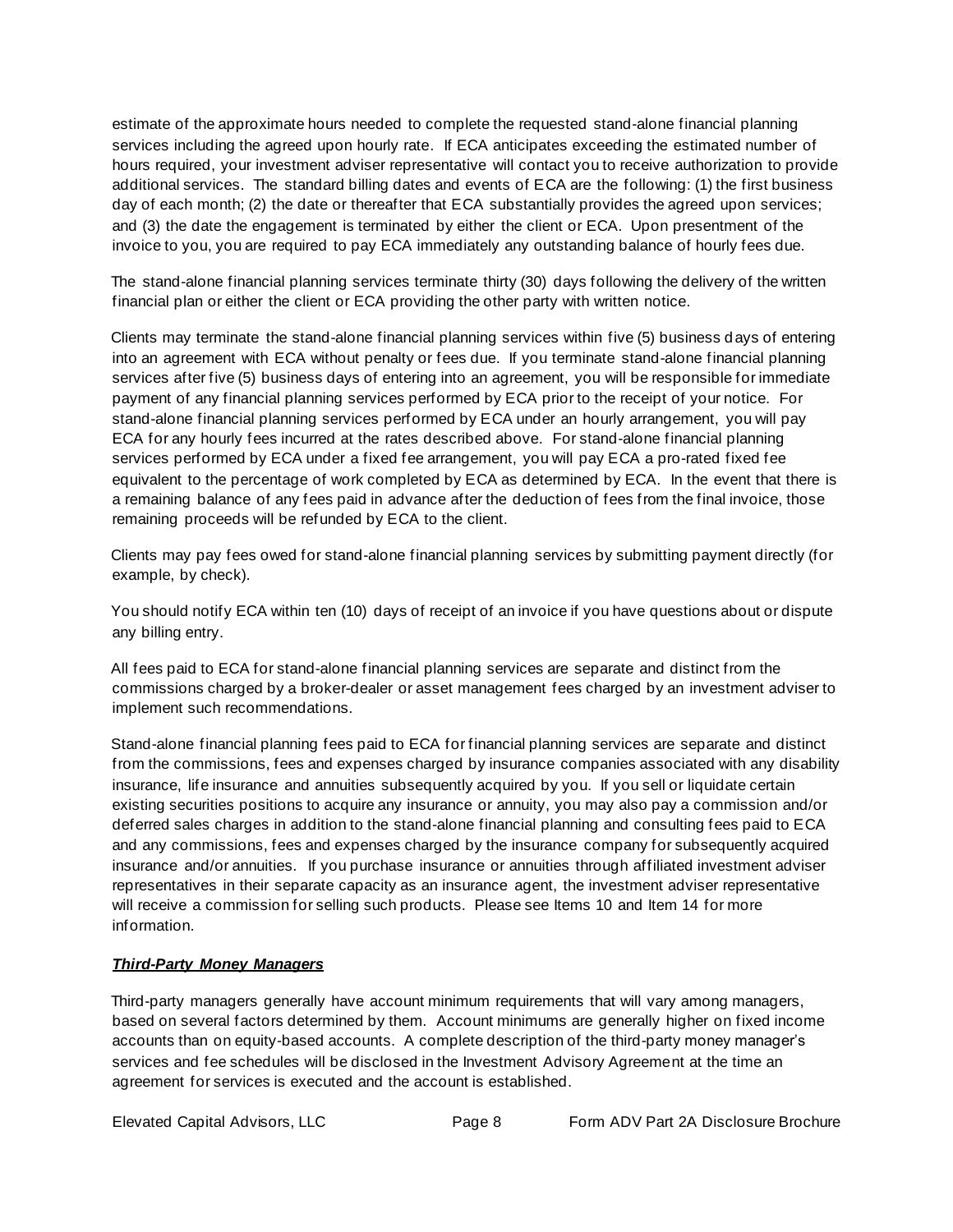The actual Fee charged to clients will vary depending on the fee schedule of the third-party money manager. All fees are calculated and collected by the third-party money manager who will be responsible for delivering our portion of the fee paid by the client to us.

We have a conflict of interest by only offering those third-party money managers that have agreed to pay a portion of the advisory fee to us and have met the conditions of our due diligence review. There may be other third-party money managers that may be suitable for you that may be more or less costly. No guarantees can be made that your financial goals or objectives will be achieved. Further, no guarantees of performance can be offered.

## *Outside Compensation for the Sale of Securities to Clients*

Neither ECA, nor its supervised persons accept any compensation for the sale of securities, including commissions charged for the sale of mutual funds.

ECA does use proprietary portfolio models for clients. The fees charged for ECA models are in line with other third-party money manager fees offered through ECA. This fee is part of the overall advisory management fee and is disclosed to each client before the Advisor Agreement is signed. This is a conflict of interest for the firm, but does not provide incentive to individual representatives to recommend proprietary models as there is no pay incentive attached to these recommendations nor for the amount clients may deposit.

ECA affiliated advisers are obligated to render unbiased and fair financial services to clients. Accordingly, we must take all reasonable steps to avoid any business activities and/or practices that may create conflicts of interest between ECA and the interests of its clients. In the event that it is not possible to avoid a conflict of interest, ECA will take all reasonable steps to mitigate the impact as well as appropriately disclose any such conflict to clients.

# **Item 6 – Performance-Based Fees and Side-By-Side Management**

<span id="page-8-0"></span>Performance-based fees are defined as fees based on a share of capital gains on or capital appreciation of the assets held in a client's account. *Item 6* is not applicable to this Disclosure Brochure because ECA does not charge or accept performance-based fees.

## **Item 7 – Types of Clients**

<span id="page-8-1"></span>ECA generally provides investment advice to the following types of clients:

- Individuals
- High net worth individuals
- Investment companies
- Pension and profit-sharing plans
- Trusts, estates, or charitable organizations

Clients are required to execute a written agreement with ECA specifying the particular advisory services in order to establish a client arrangement with ECA.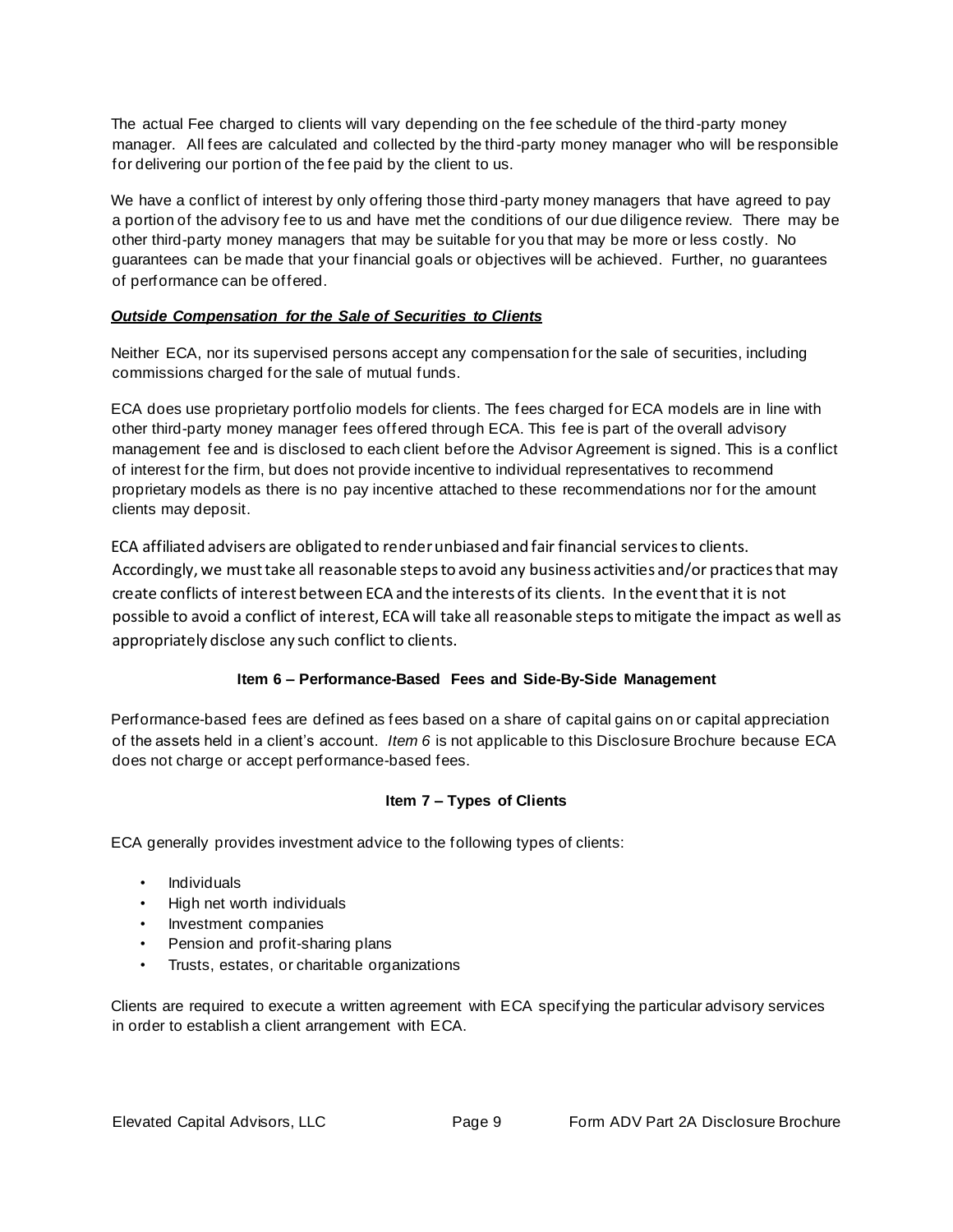### <span id="page-9-0"></span>*Minimum Investment Amounts Required*

The minimum fixed fee generally charged for stand-alone financial planning services on a fixed fee basis is \$250 and the minimum hourly fee generally charged for stand-alone financial planning services is \$150.

Currently, ECA requires a minimum of \$10,000 to establish a managed account unless an exception is granted. Additionally, third-party money managers/sub-advisers may have minimum account and minimum fee requirements in order to participate in their programs. Each-third party money manager will disclose its minimum account size and fees in its Form ADV Part 2A Disclosure Brochure.

### **Item 8 – Methods of Analysis, Investment Strategies and Risk of Loss**

### <span id="page-9-2"></span><span id="page-9-1"></span>*Methods of Analysis*

ECA uses the following methods of analysis in formulating investment advice:

**Fundamental Analysis** involves the analysis of financial statements, the general financial health of companies, and/or the analysis of management or competitive advantages.

**Technical Analysis** involves the analysis of past market data; primarily price and volume.

**Quantitative Analysis** deals with measurable factors as distinguished from qualitative considerations such as the character of management or the state of employee morale, such as the value of assets, the cost of capital, historical projections of sales, and so on.

#### *Material Risks Involved*

**Fundamental Analysis** concentrates on factors that determine a company's value and expected future earnings. This strategy would normally encourage equity purchases in stocks that are undervalued or priced below their perceived value. The risk assumed is that the market will fail to reach expectations of perceived value.

**Technical Analysis** attempts to predict a future stock price or direction based on market trends. The assumption is that the market follows discernible patterns and if these patterns can be identified then a prediction can be made. The risk is that markets do not always follow patterns and relying solely on this method may not take into account new patterns that emerge over time.

**Quantitative Analysis** may perform differently than expected as a result of, among other things, the factors used in the models, the weight placed on each factor, changes from the factors' historical trends, and technical issues in the construction and implementation of the models.

#### <span id="page-9-3"></span>*Investment Strategies*

ECA uses the following investment strategies when managing client assets and/or pro viding investment advice:

Long term purchases. Investments held at least a year.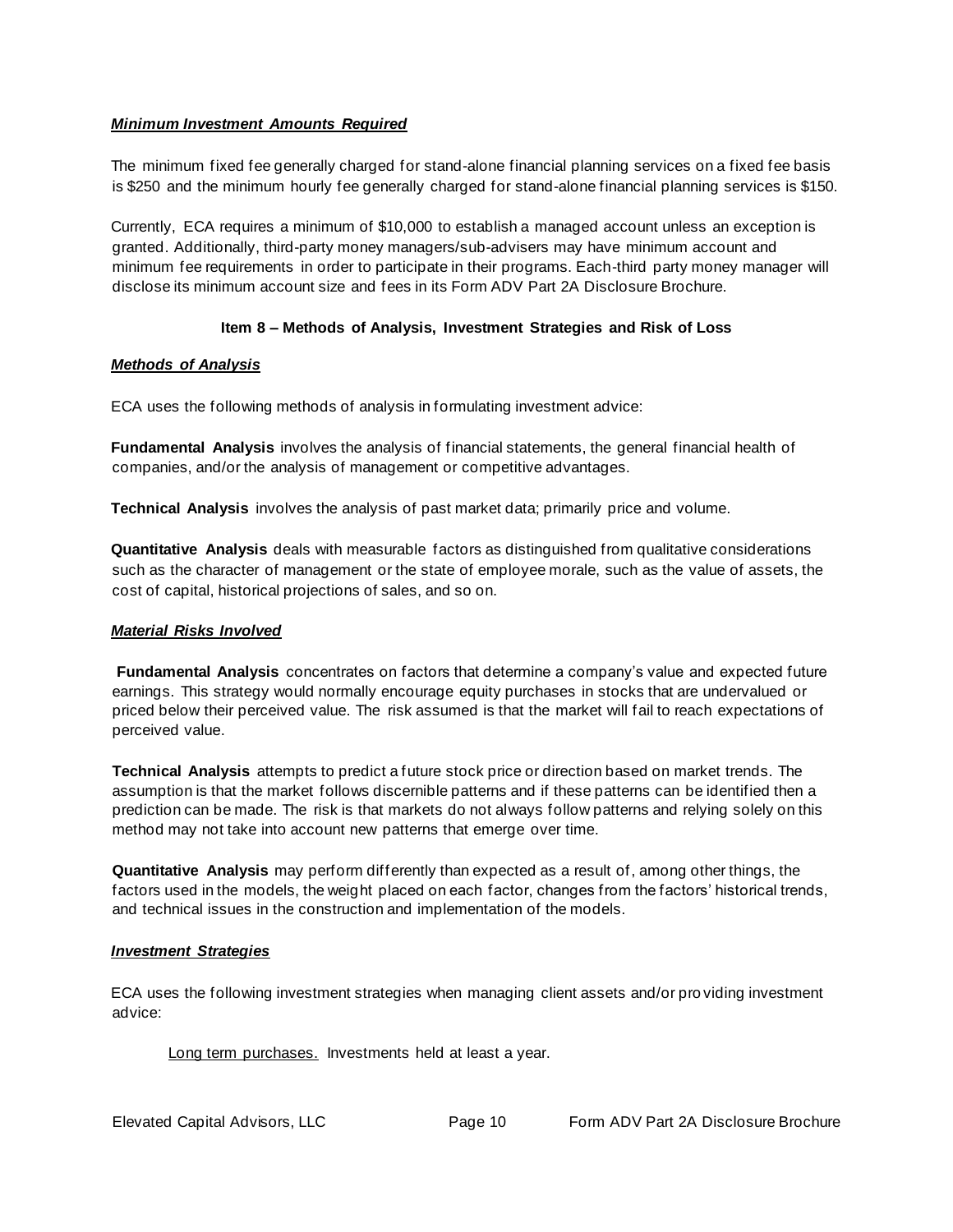Short term purchases. Investments purchased within the last 12 months.

Tactical asset allocation. Allows for a range of percentages in each asset class (such as Stocks = 40-50%). The ranges establish minimum and maximum acceptable percentages that permit the investor to take advantage of market conditions within these parameters. Thus, a minor form of market timing is possible, since the investor can move to the higher end of the range when stocks are expected to do better and to the lower end when the economic outlook is bleak.

Strategic asset allocation. Calls for setting target allocations and then periodically rebalancing the portfolio back to those targets as investment returns skew the original asset allocation percentages. The concept is akin to a "buy and hold" strategy, rather than an active trading approach. Of course, the strategic asset allocation targets may change over time as the client's goals and needs change and as the time horizon for major events such as retirement and college funding grow shorter.

### *Primarily Recommend One Type of Security*

We do not primarily recommend one type of security to clients. Instead, we recommend any product that may be suitable for each client relative to that client's specific circumstances and needs.

### <span id="page-10-0"></span>*Risk of Loss*

Past performance is not indicative of future results. Therefore, clients should never assume that future performance of any specific investment or investment strategy will be profitable. Investing in securities (including stocks, mutual funds, bonds, etc.) involves risk of loss. Further, depending on the different types of investments there may be varying degrees of risk. You should be prepared to bear investment loss including loss of original principal.

Because of the inherent risk of loss associated with investing, our firm is unable to represent, guarantee, or even imply that our services and methods of analysis can or will predict future results, successfully identify market tops or bottoms, or insulate you from losses due to market corrections or declines. There are certain additional risks associated with investing in securities through our investment management program, as described below:

- Market Risk Either the stock market as a whole, or the value of an individual company, goes down resulting in a decrease in the value of client investments. This is also referred to as systemic risk.
- Equity (stock) market risk Common stocks are susceptible to general stock market fluctuations and to volatile increases and decreases in value as market confidence in and perceptions of their issuers change. If you held common stock, or common stock equivalents, of any given iss uer, you would generally be exposed to greater risk than if you held preferred stocks and debt obligations of the issuer.
- Company Risk. When investing in stock positions, there is always a certain level of company or industry specific risk that is inherent in each investment. This is also referred to as unsystematic risk and can be reduced through appropriate diversification. There is the risk that the company will perform poorly or have its value reduced based on factors specific to the company or its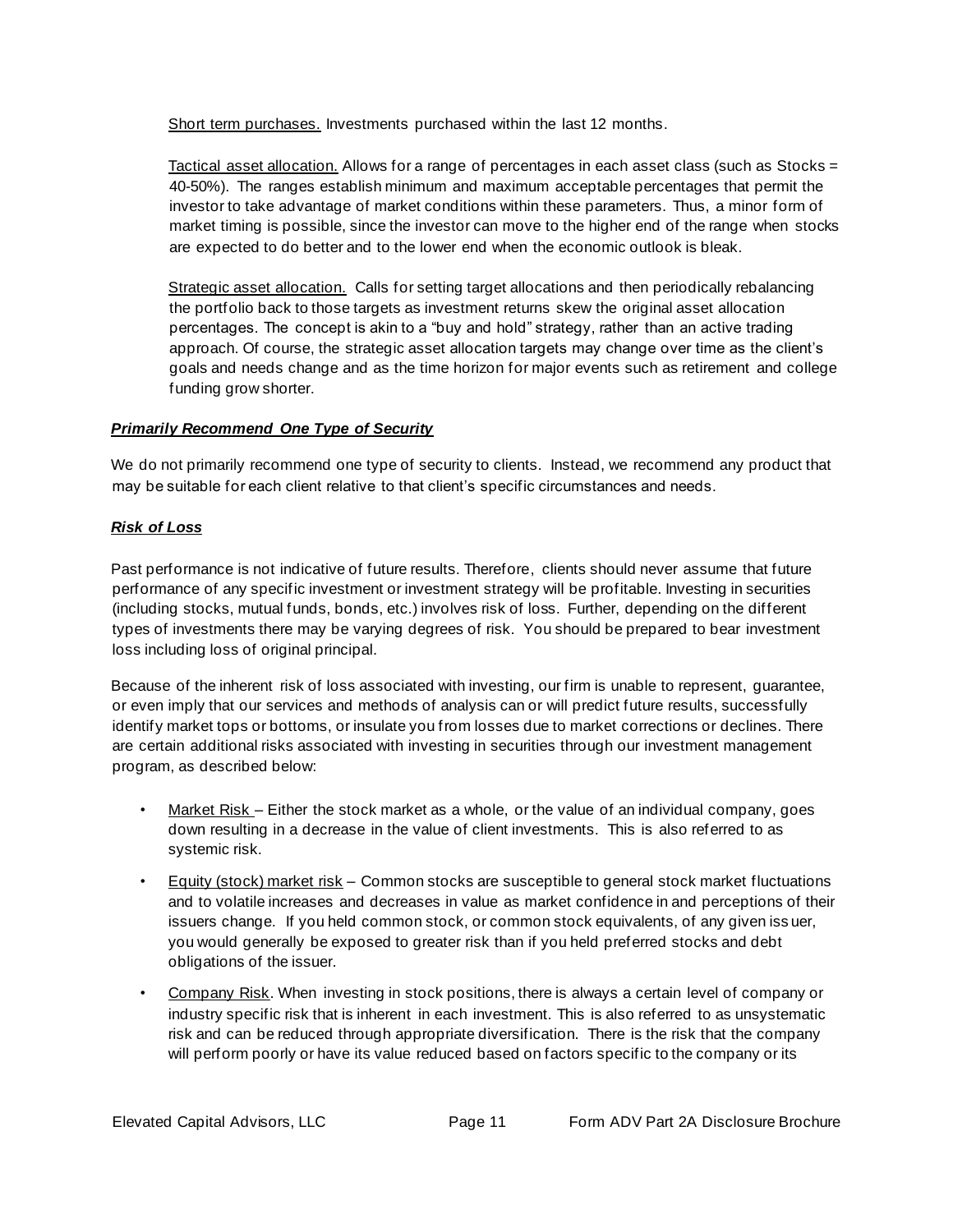industry. For example, if a company's employees go on strike or the company receives unfavorable media attention for its actions, the value of the company may be reduced.

- Fixed Income Risk. When investing in bonds, there is the risk that the issuer will default on the bond and be unable to make payments. Further, individuals who depend on set amounts of periodically paid income face the risk that inflation will erode their spending power. Fixed -income investors receive set, regular payments that face the same inflation risk.
- Options Risk. Options on securities may be subject to greater fluctuations in value than an investment in the underlying securities. Purchasing and writing put and call options are highly specialized activities and entail greater than ordinary investment risks.
- ETF and Mutual Fund Risk When investing in an ETF or mutual fund, you will bear additional expenses based on your pro rata share of the ETF's or mutual fund's operating expenses, including the potential duplication of management fees. The risk of owning an ETF or mutual fund generally reflects the risks of owning the underlying securities the ETF or mutual fund holds. You will also incur brokerage costs when purchasing ETFs.
- Management Risk Your investment with our firm varies with the success and failure of our investment strategies, research, analysis and determination of portfolio securities. If our investment strategies do not produce the expected returns, the value of the investment will decrease.
- Liquidity Risk The inability to readily buy or sell an investment for a price close to the true underlying value of the asset due to a lack of buyers or sellers is a form of liquidity risk. While certain types of fixed income are generally liquid (i.e., bonds), there are risks which may occur such as when an issue trading in any given period does not readily support buys and sells at an efficient price. Conversely, when trading volume is high, there is also a risk of not being able to purchase a particular issue at the desired price. In addition, a particular security or other instrument can become difficult to trade. An illiquid asset may reduce the returns because the investor is not able to sell the assets at the time desired for an acceptable price, or is not able to sell the assets at all.
- **Life Insurance & Annuity Risks** Insurance products and annuities are not a deposit or other obligation of, or guaranteed by, a Federal savings association or an affiliate of a Federal savings association. Insurance products are not insured by the Federal Deposit Insurance Corporation (FDIC) or any other agency of the United States, a Federal savings association, or (if applicable) an affiliate of a Federal savings association. Cash value accumulation may not be guaranteed depending on the type of product selected. Investments in variable life insurance are subject to market risk, including loss of principal. Returns are not guaranteed. Variable life products and annuities are subject to market risk and may lose value. You should carefully read and understand any prospectus or other information provided before making the decision to invest in any insurance product.

Investing in securities involves risk of loss that an individual should be prepared to bear. ECA cannot offer any guarantees or promises that a client's financial goals and objectives will be met. Past performance is in no way an indication of future performance.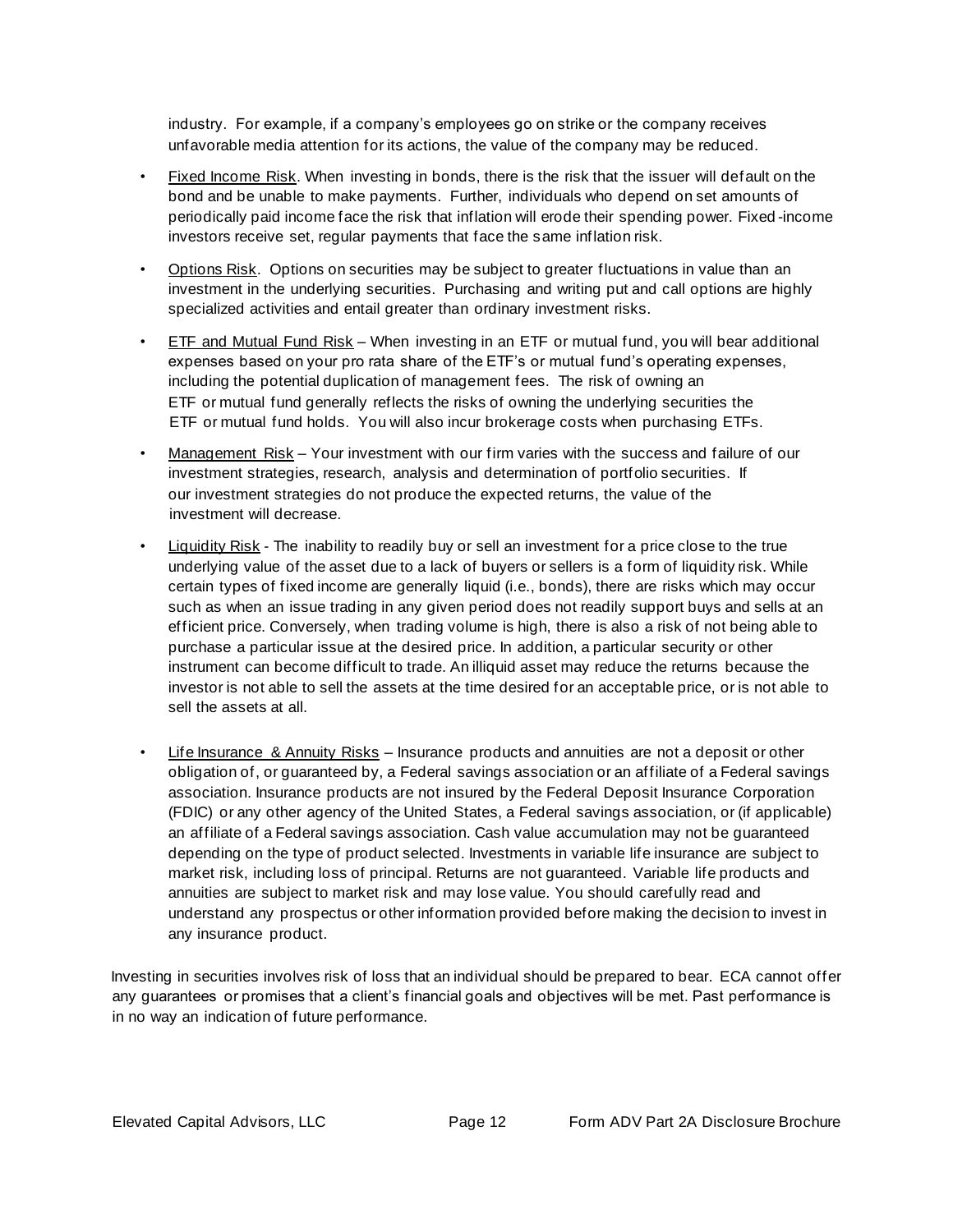### **Item 9 – Disciplinary Information**

<span id="page-12-0"></span>*Item 9* is not applicable to this Disclosure Brochure because there are no legal or disciplinary events that are material to a client's or prospective client's evaluation of our business or integrity.

## **Item 10 – Other Financial Industry Activities and Affiliations**

<span id="page-12-1"></span>ECA is an independent registered investment adviser and only provides investment advisory services (which includes ongoing financial planning), and stand-along financial planning and consulting services. ECA is not engaged in any other business activities and offer no other services except those described in this Disclosure Brochure. However, while we do not sell products or services other than investment advice and financial planning, our representatives may sell other products, such as insurance, or provide services outside of their role as investment adviser representatives with us.

### *Insurance Agent*

You may work with your investment adviser representative in his or her separate capacity as an insurance agent. When acting in his or her separate capacity as an insurance agent, the investment adviser representative may sell, for commissions, general disability insurance, life insurance, annuities, and other insurance products to you. As such, your investment adviser representative in his or her separate capacity as an insurance agent may suggest that you implement recommendations of ECA by purchasing disability insurance, life insurance, annuities, or other insurance products. This creates an incentive for the representative to recommend those products for which your investment adviser representative will receive a commission in his or her separate capacity as an insurance agent. Consequently, the advice rendered to you could be biased; however, we have a fiduciary responsibility to place the best interest of the client first and clients are not required to purchase any insurance products through ECA representatives in their separate capacity as insurance agents. Additionally, clients are under no obligation to implement any insurance or annuity transaction through your investment adviser representative.

## **Item 11 – Code of Ethics, Participation in Client Transactions and Personal Trading**

#### <span id="page-12-3"></span><span id="page-12-2"></span>*Code of Ethics Summary*

An investment adviser is considered a fiduciary and has a fiduciary duty to all clients. ECA has established a Code of Ethics to comply with the requirements of the securities laws and regulations that reflects its fiduciary obligations and those of its supervised persons. The Code of Ethics also requires compliance with federal and states' securities laws. ECA's Code of Ethics covers all individuals that are classified as "supervised persons". All employees, officers, directors and investment adviser representatives are classified as supervised persons. ECA requires its supervised persons to consistently act in the client's best interest in all advisory activities. ECA imposes certain requirements on its affiliates and supervised persons to ensure that they meet the firm's fiduciary responsibilities to you. The standard of conduct required is higher than ordinarily required and encountered in commercial business.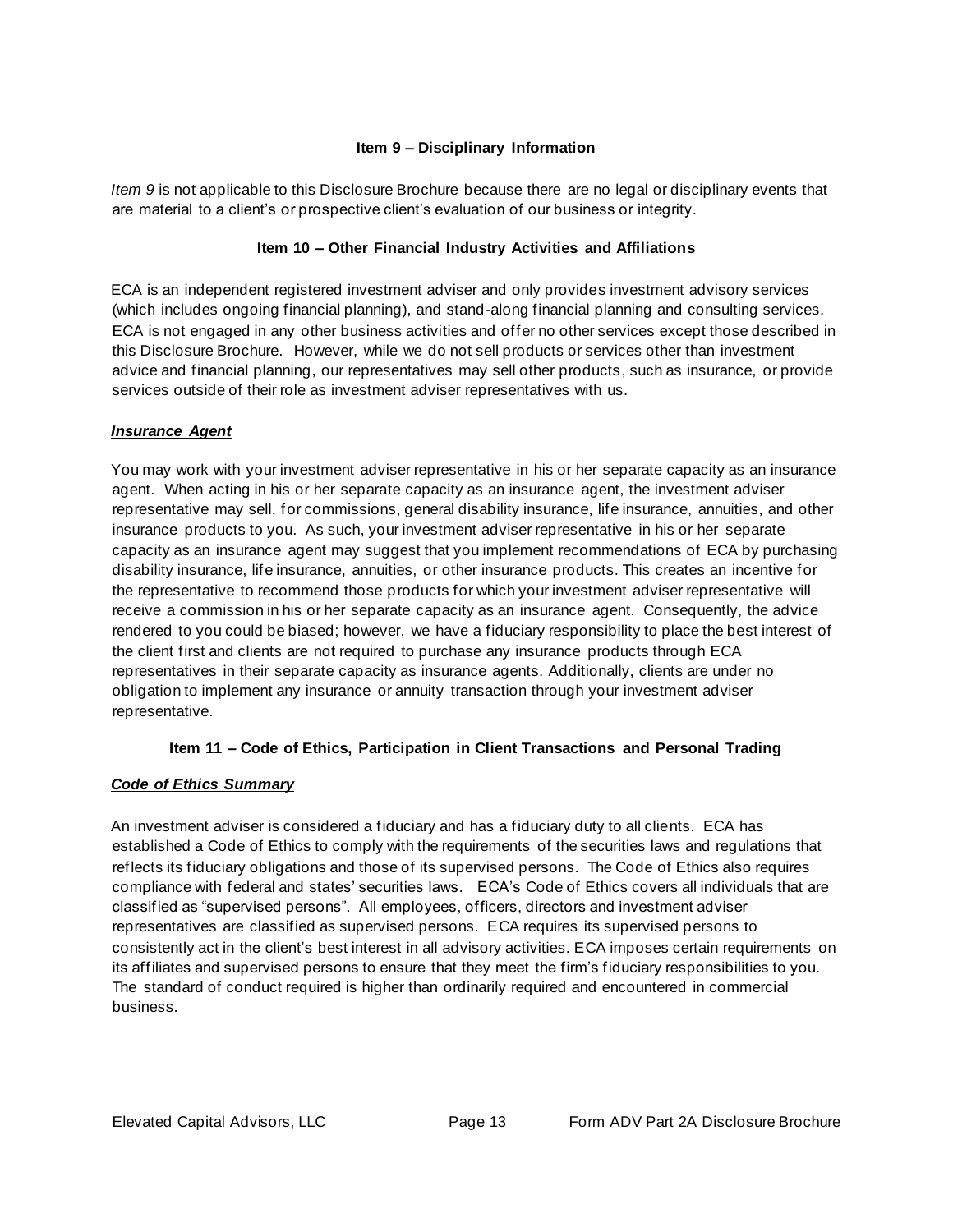This section is intended to provide a summary description of the Code of Ethics of ECA. If you wish to review the Code of Ethics in its entirety, you should send us a written request and upon receipt of your request, we will promptly provide a copy of the Code of Ethics to you.

### <span id="page-13-0"></span>*Affiliate and Employee Personal Securities Transactions Disclosure*

ECA or associated persons of the firm may buy or sell for their personal accounts, investment products identical to those recommended to clients. This creates a potential conflict of interest. It is the express policy of ECA that all persons associated in any manner with our firm must place clients' interests ahead of their own when implementing personal investments. Associated persons cannot purchase or sell any security for their personal accounts prior to implementing transactions for client accounts.

ECA and its associated persons will not buy or sell securities for their personal account(s) where their decision is derived, in whole or in part, by information obtained as a result of employment or association with our firm unless the information is also available to the investing public upon reasonable inquiry.

We are now and will continue to be in compliance with applicable state and federal rules and regulations. To prevent conflicts of interest, we have developed written supervisory procedures that include personal investment and trading policies for our representatives, employees and their immediate family members (collectively, associated persons):

- Associated persons cannot prefer their own interests to that of the client.
- Associated persons cannot purchase or sell any security for their personal accounts prior to implementing transactions for client accounts.
- Associated persons cannot buy or sell securities for their personal accounts when those decisions are based on information obtained as a result of their employment, unless that information is also available to the investing public upon reasonable inquiry.
- Associated persons are prohibited from purchasing or selling securities of companies in which any client is deemed an "insider".
- Associated persons are discouraged from conducting frequent personal trading.
- Associated persons are generally prohibited from serving as board members of publicly traded companies unless an exception has been granted by the Chief Compliance Officer of Elevated Capital Advisors.

<span id="page-13-1"></span>Any associated person not observing our policies is subject to sanctions up to and including termination.

## **Item 12 – Brokerage Practices**

ECA seeks to ensure that client accounts receive the best overall execution for securities transactions from approved broker-dealers (custodians). Best execution does not necessarily mean that clients receive the lowest possible commission costs but that the qualitative execution is best. In other words, all conditions considered, the transaction execution is in your best interest. When considering best execution, we look at a number of factors besides prices and rates including, but not limited to:

- Execution capabilities (e.g., market expertise, ease/reliability/timeliness of execution, responsiveness, integration with our existing systems, ease of monitoring investments)
- Products and services offered (e.g., investment programs, back office services , technology, regulatory compliance assistance, research and analytic services)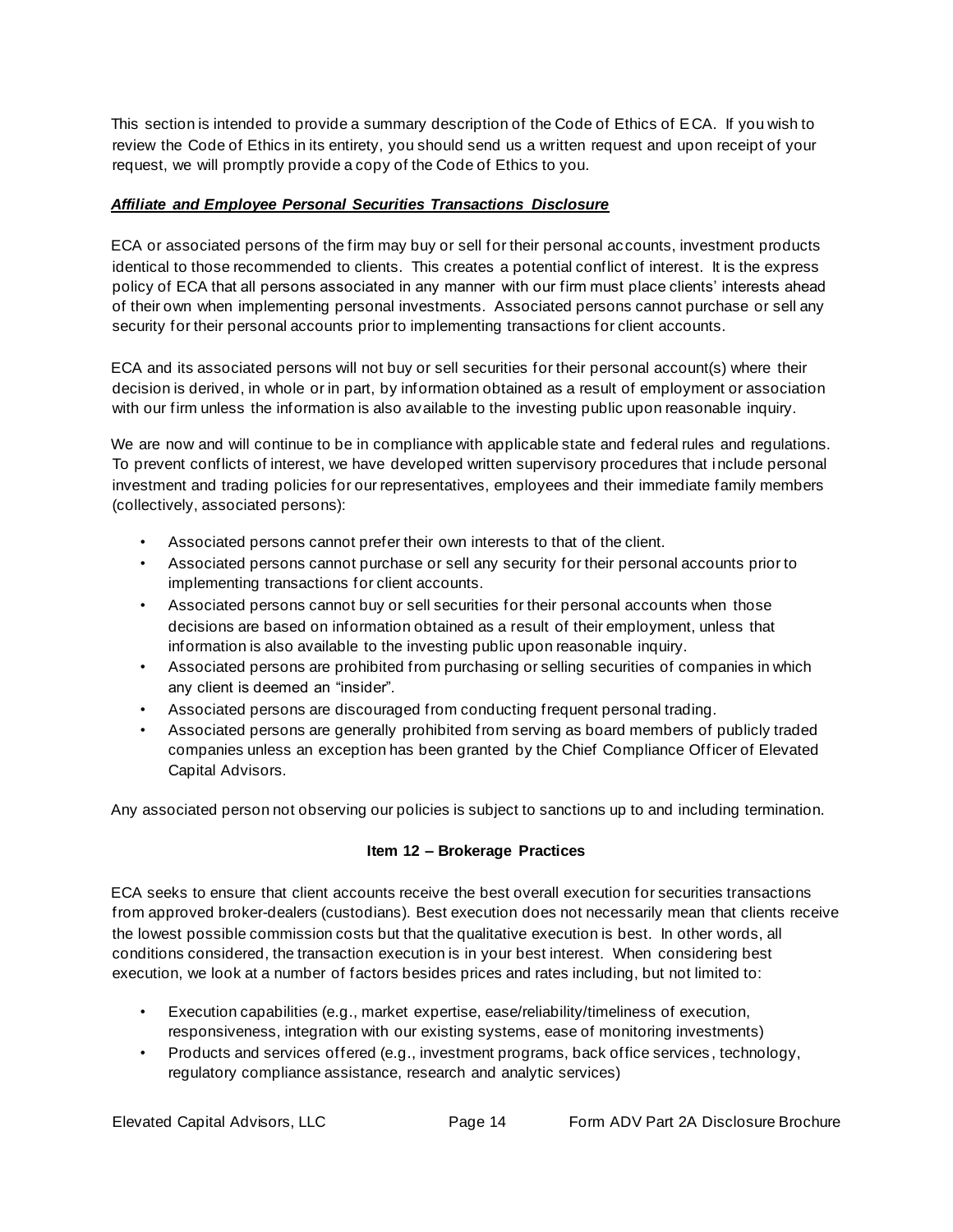- Financial strength, stability and responsibility
- Reputation and integrity
- Ability to maintain confidentiality

We exercise reasonable due diligence to make certain that best execution is obtained for all clients when implementing any transaction by considering the back-office services, technology and pricing of services offered. In the event that the transactions for an account are affected through a custodian that refers investment management clients to ECA, the potential for conflict of interest may arise.

The following are ECA's brokerage practices; however, if the client retains a sub-adviser, the sub-adviser may have different brokerage practices. Please refer to the sub-adviser Form ADV Part 2A or Appendix 1 disclosure brochure and sub-advisory agreement for additional details.

## <span id="page-14-0"></span>*Directed Brokerage Accounts*

Client-directed brokerage arrangements allow clients to open a directed brokerage account and select the broker-dealer that will be used for their accounts. However, if clients desire ECA to have access to place orders on directed accounts, the account/s need to be opened at one of our approved custodians that will allow us access to the account. Clients directing the use of a particular broker-dealer or other custodian must understand that they may not be able to obtain the best prices and execution for transactions. Under a client-directed brokerage arrangement, clients may receive less favorable prices than would otherwise be the case if the client had not designated a particular broker-dealer or custodian. Directed brokerage account trades are generally placed by ECA after effecting trades for other clients of ECA. In the event that a client directs ECA to use a particular broker-dealer, ECA may not be authorized to negotiate commissions and may be unable to obtain volume discounts or best execution. In addition, under these circumstances a disparity in commission charges may exist between the commissions charged to clients who direct ECA to use a particular broker or dealer versus clients who do not direct the use of a particular broker-dealer.

## *Soft Dollar Benefits*

An investment adviser receives soft dollar benefits from a broker-dealer when the investment adviser receives research or other products and services in exchange for client securities transactions or maintaining an account balance with the broker-dealer.

## <span id="page-14-1"></span>*Handling Trade Errors*

ECA has implemented procedures designed to prevent trade errors; however, trade errors in client accounts cannot always be avoided. Consistent with its fiduciary duty, it is the policy of ECA to correct trade errors in a manner that is in the best interest of the client. In cases where the client causes the trade error, the client is responsible for any loss resulting from the correction. Depending on the specific circumstances of the trade error, the client may not be able to receive any gains generated as a result of the error correction. In all situations where the client does not cause the trade error, the client is made whole and any loss resulting from the trade error is absorbed by ECA if the error is caused by ECA. If the error is caused by the broker-dealer, the broker-dealer is responsible for handling the trade error. If an investment gain results from the correcting trade, the gain remains in the client's account unless the same error involved other client account(s) that should also receive the gains. It is not permissible for all clients to retain the gain. ECA may also confer with a client to determine if the client should forego the gain (e.g., due to tax reasons).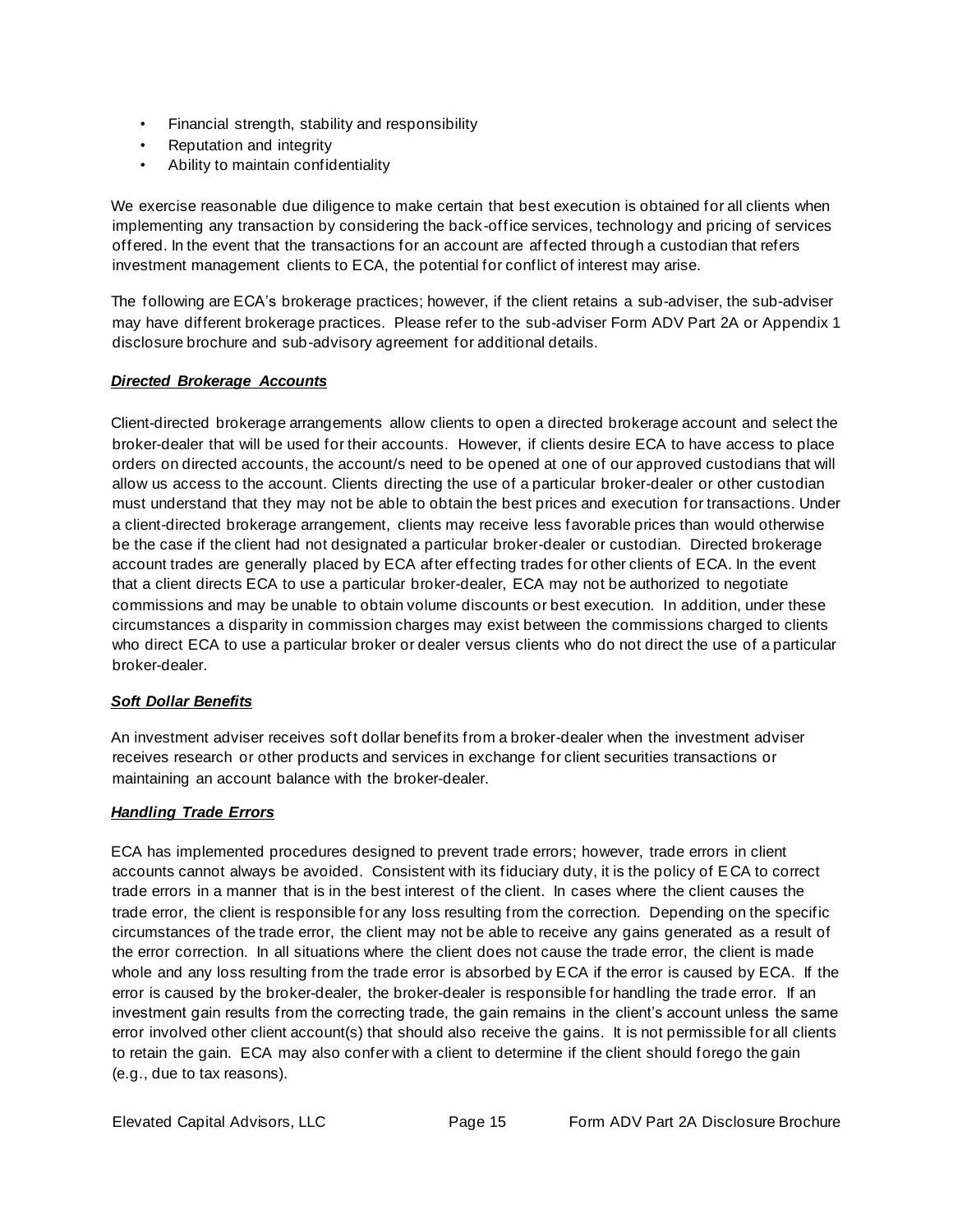## <span id="page-15-0"></span>*Batch or Block Trading Policy*

Investment advisors may elect to purchase or sell the same securities for several clients at approximately the same time when they believe such action may prove advantageous to clients. This process is referred to as aggregating orders, batch trading or block trading.

It should be noted that implementing trades on a block or aggregate basis may be less expensive for client accounts; however, it is our trading policy to implement all client orders on an individual basis. Therefore, we do not aggregate or "block" client transactions. Considering the types of investments we hold in advisory client accounts, we do not believe clients are hindered in any way because we trade accounts individually. This is because we develop individualized investment strategies for clients and holdings will vary. Our strategies are primarily developed for the long-term and minor differences in price execution are not material to our overall investment strategy.

### **Item 13 – Review of Accounts**

### <span id="page-15-2"></span><span id="page-15-1"></span>*Account Reviews and Reviewers*

Managed accounts are reviewed at least annually. While the calendar is the main triggering factor, reviews can also be conducted at your request or as determined with your investment adviser representative. Account reviews will include investment strategy and objectives review and making a change if strategy and objectives have changed. Reviews are conducted by the investment adviser representative assigned to the account, with reviews performed in accordance with your investment goals and objectives.

Our stand-alone financial planning services terminate upon the presentation of the written plan. Our stand-alone financial planning and consulting services do not include monitoring the investments of your account(s), and therefore, there is no ongoing review of your account(s) under such services.

#### <span id="page-15-3"></span>*Statements and Reports*

For our asset management services, you are provided with transaction confirmation notices and regular quarterly account statements directly from the qualified custodian.

Whether reports by an outside money manager are provided to you will depend upon the outside money manager.

Stand-alone financial planning clients do not receive any report other than the written plan originally contracted for and provided by ECA.

You are encouraged to always compare any reports or statements provided by us or sub -adviser against the account statements delivered from the qualified custodian. When you have questions about your account statement, you should contact our firm and the qualified custodian preparing the statement.

#### **Item 14 – Client Referrals and Other Compensation**

<span id="page-15-4"></span>ECA may enter into solicitation agreements pursuant to which it compensates third -party intermediaries for client referrals that result in the provision of investment advisory services by ECA. ECA will disclose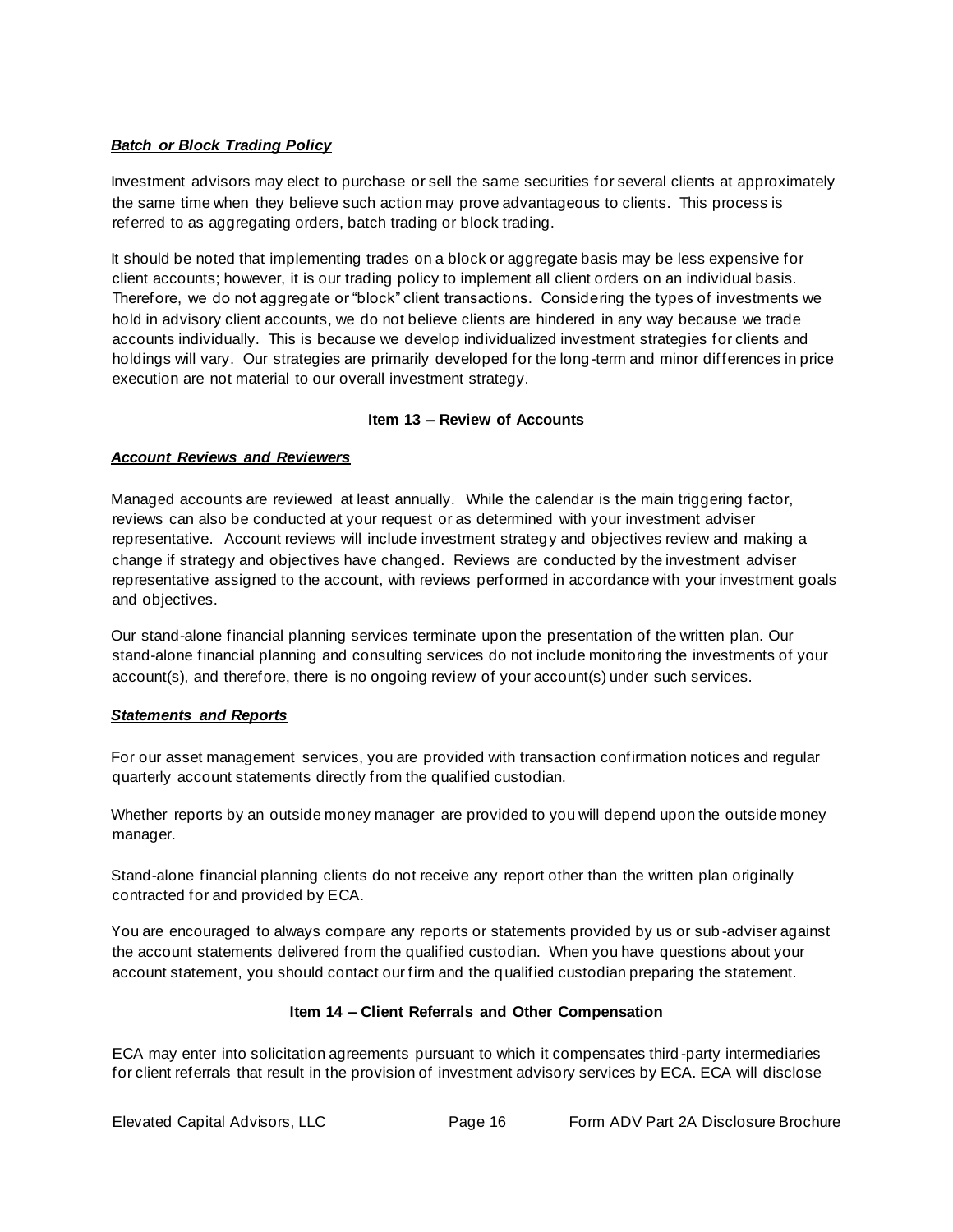these solicitation arrangements to affected investors, and any cash solicitation agreements will comply with Rule 206(4)-3 under the Advisers Act. Solicitors introducing clients to ECA may receive compensation from ECA, such as a retainer, a flat fee per referral and/or a percentage of introduced capital. Such compensation will be paid pursuant to a written agreement with the solicitor and generally may be terminated by either party from time to time. The cost of any such fees will be borne entirely by ECA and not by any affected client."

Please see Item 5, Fees and Compensation, Item 10, Other Financial Industry Activities and Affiliations and Item 12, Brokerage Practices, for additional discussion concerning other compensation.

#### **Item 15 – Custody**

<span id="page-16-0"></span>Custody, as it applies to investment advisors, has been defined by regulators as having access or control over client funds and/or securities. In other words, custody is not limited to physically holding client funds and securities. If an investment adviser has the ability to access or control client funds or securities, the investment adviser is deemed to have custody and must ensure proper procedures are implemented.

ECA is deemed to have custody of client funds and securities whenever ECA is given the authority to have fees deducted directly from client accounts. However, this is the only form of custody ECA will ever maintain. It should be noted that authorization to trade in client accounts is no t deemed by regulators to be custody.

For such accounts in which ECA is deemed to have custody, we have established procedures to ensure all client funds and securities are held at a qualified custodian in a separate account for each client under that client's name. Clients or an independent representative of the client will direct, in writing, the establishment of all accounts and therefore are aware of the qualified custodian's name, address and the manner in which the funds or securities are maintained. Finally, account statements are delivered directly from the qualified custodian to each client, or the client's independent representative, at least quarterly. Clients should carefully review those statements and are urged to compare the statements against reports received from ECA. When clients have questions about their account statements, they should contact ECA or the qualified custodian preparing the statement.

#### **Item 16 – Investment Discretion**

<span id="page-16-1"></span>When providing asset management services, ECA maintains trading authorization over client account/s and can provide management services on a **discretionary** basis. When discretionary authority is granted, we will have the authority to determine the type of securities, the amount of securities that can be bought or sold and the broker or dealer to be used for your portfolio without obtaining your consent for each transaction.

If you decide to grant trading authorization on a **non-discretionary** basis, we will be required to contact you prior to implementing changes in your account. Therefore, you will be contacted and required to accept or reject our investment recommendations including:

- The security being recommended
- The number of shares or units
- Whether to buy or sell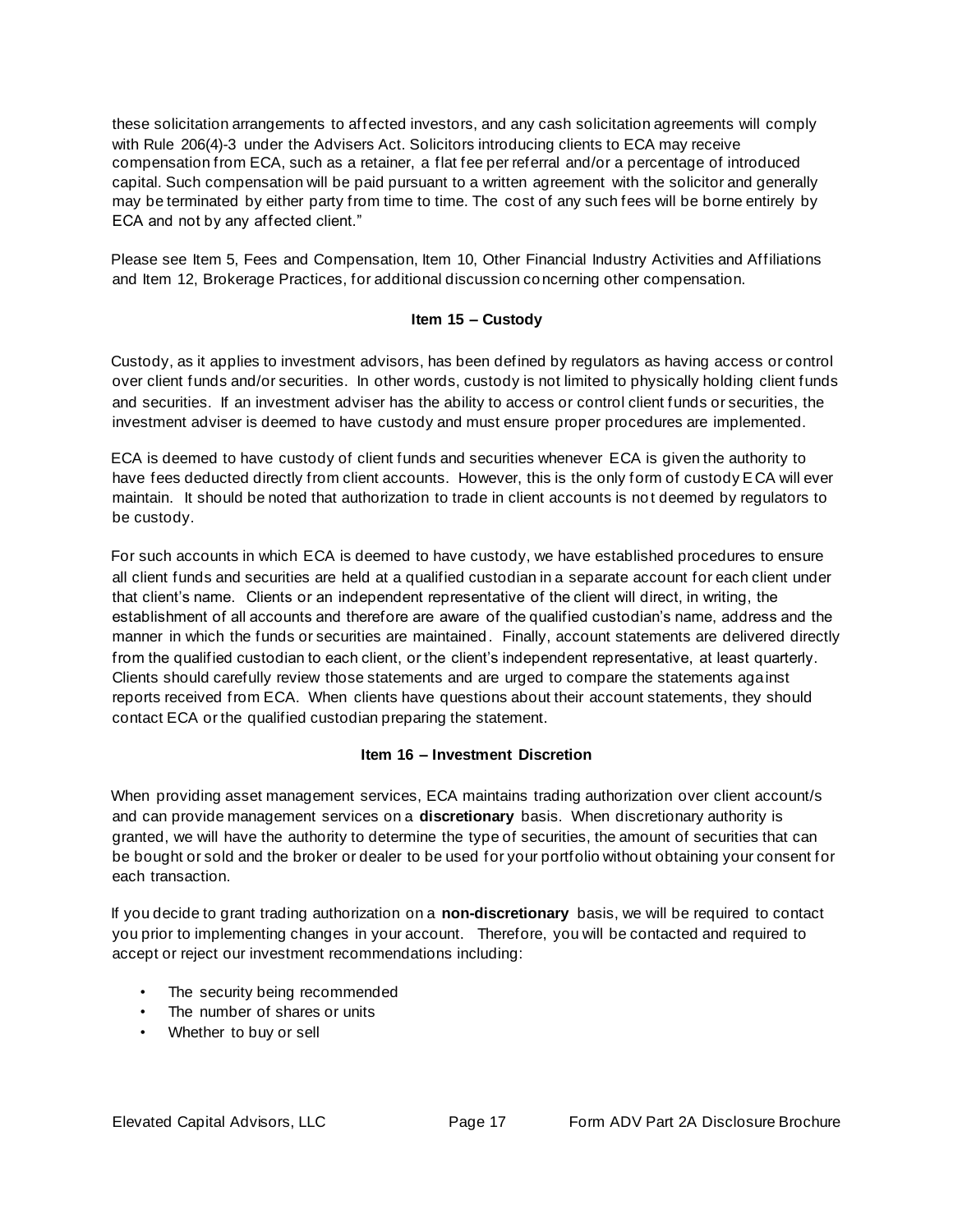Once the above factors are agreed upon, ECA representatives will be responsible for making decisions regarding the timing of buying or selling an investment and the price at which the investment is bought or sold. If your accounts are managed on a non-discretionary basis, you need to know that if we are not able to reach you or you are slow to respond to our request, it can have an adverse impact on the timing of trade implementations and we may not achieve the optimal trading price.

You will have the ability to place reasonable restrictions on the types of investments that may be purchased in your Account. You may also place reasonable limitations on the discretionary power granted to ECA so long as the limitations are specifically set forth or included as an attachment to the client agreement.

## **Item 17 – Voting Client Securities**

## <span id="page-17-0"></span>**Proxy Voting**

ECA does not, and will not accept authority to vote proxies on behalf of clients. We have determined that taking on the responsibilities for voting client securities does not add enough value to the services provided to you to justify the additional compliance and regulatory costs associated with voting client securities. Therefore, it is your choice as to whether you vote, or do not vote, proxies for securities held in your Account(s).

You will receive proxies directly from the qualified custodian or transfer agent; we will not provide you with the proxies. You are encouraged to read through the information provided with the proxy -voting documents and make a determination based on the information provided.

With respect to any of your assets subject to sub-advisory relationships, we do not perform proxy-voting services on your behalf. You will need to refer to each sub-advisor's disclosure brochure to determine whether the sub-adviser will vote proxies on your behalf. You may request a complete copy of subadvisor's proxy voting policies and procedures as well as information on how your proxies were voted by contacting ECA at the address or phone number indicated on Page 1 of this disclosure document.

Although ECA does not vote client proxies, if you have a question about a particular proxy feel free to contact us. However, you will have the ultimate responsibility for making all proxy -voting decisions.

## <span id="page-17-1"></span>**Item 18 – Financial Information**

ECA does not require or solicit prepayment of more than \$1,200 in fees per client, six months or more in advance.

In connection with COVID-19, ECA did receive a PPP small business loan to assist with payroll for some employees. Although a PPP loan was received during the COVID-19 pandemic, at no time was the firm subject to a financial condition that is reasonably likely to impair our ability to meet contractual commitments to clients.

Finally, ECA has not been the subject of a bankruptcy petition at any time.